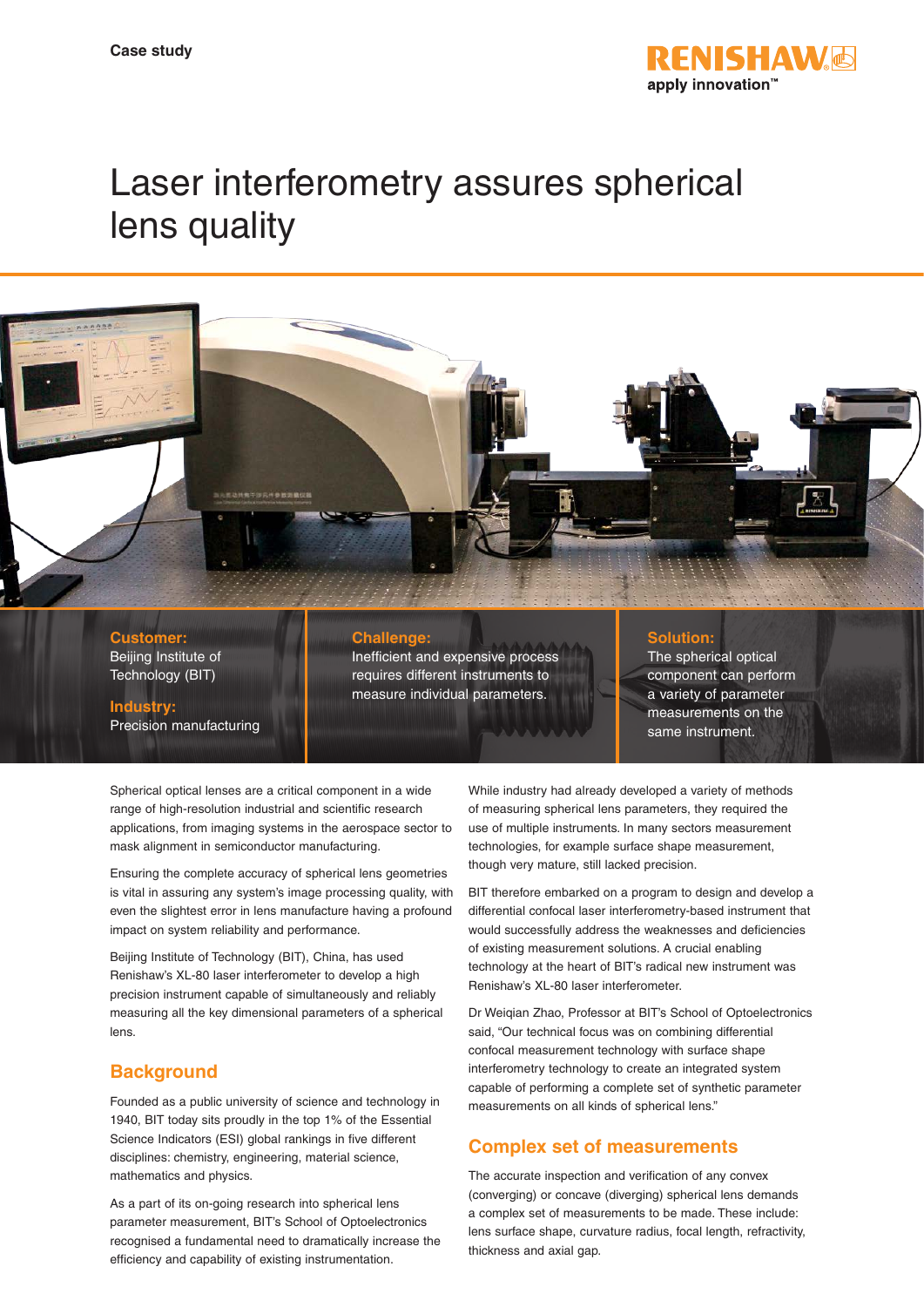The development of an instrumentation system architecture flexible enough to enable the high precision measurement of every one of these spherical lens parameters set a very clear challenge for BIT.

And while a wide choice of alternative laser interferometry solutions could deliver the measurement precision, not all could provide the assured stability and reliability demanded by repeated lens inspections. Verification of laser interferometer performance was required.

At the same time, BIT's instrument would also aim to minimise the amount of manual handling and setup time required by each lens for each successive parameter measurement.

Finally, instrument compatibility with clients' systems provided some further essential design criteria, ensuring transparent access to interferometry measurement data.

## **Differential confocal principles**

BIT's differential confocal laser interferometer harnesses the light intensity response signal curve properties of differential confocal principles. This is used to precisely locate the target lens and implement high precision measurements of curvature radius, focal length, refractivity, thickness and axial gap. The principles of multi-step phase-shifting interferometry are also employed to carry out the surface shape measurements.

"When the measuring beam's convergent point overlaps with the front vertex or rear vertex of the target lens surface, the beam is reflected back along the path by the surface of the measured lens for data analysis, while a length measurement laser interferometer simultaneously captures instant position coordinate data for the target lens."

He added, "We chose the XL-80 from Renishaw as it is one of the very few laser interferometers capable of providing the precision we needed along with assured stability and reliability."

The measurement principles employed by BIT for typical spherical lens parameters are explained below:

- Focal length pinpoint the focal length of the target lens, measure the distance between the focal point of the lens and the rear vertex.
- Surface shape the interferometry system integrates reference beam phase-shifting to measure the interference patterns formed by the light reflected back from multiple measured elements and the reference beam, and uses a phase-shifting algorithm to process the interference pattern and ascertain the surface shape of the lens.
- Curvature radius pinpoint the vertex and sphere centre of the measured spherical surface and calculate the distance between the two points.

Renishaw's after-sales service to be impeccable. Their engineers are very willing to take the time to discuss technical issues with us and offer valuable, expert advice.

#### **Beijing Institute of Technology (China)**

With most of the key components developed in-house at BIT, the instrument's system architecture essentially consists of: a main differential confocal unit (including differential confocal optical path); a standard lens; aerostatic slideway; multidimensional adjustment stage; electromechanical movement platform and the Renishaw XL-80 laser interferometer.

Dr Zhao explained the instrument's operation, "The main differential confocal unit fires a measuring beam at the target lens and concentrates it at the focal point of the standard lens; the target lens is mounted on the aerostatic slideway using a multidimensional adjustment stage; the electromechanical movement platform moves the adjustment stage along the optical axis of the target lens.



• Thickness/refractivity - pinpoint the point of intersection between the front surface and the optical axis of the target lens, the point of intersection between the rear surface and the optical axis, and the position of the target lens when the lens for measurement is both present and absent. Then use the position of the measuring lens and the previously measured curvature radius, focal length and pupil size of the measuring lens to perform facet-ray tracing calculations on the two spherical surfaces of the measured lens and the reference reflector, and thereby implement high-precision measurements of the refractivity and thickness of the measured lens.

• Axial gap - pinpoint the vertex of each lens, then combine with the numerical aperture of the measuring beam, the curvature radius of each surface in the measured lens group and the refractivity of each lens, and use the ray tracing method to obtain the axial gap between each transparent surface.

## **Increase measurement efficiency**

With its unique ability to simultaneously measure all key parameters of a spherical lens, BIT's differential confocal laser interferometer is enabling users to significantly reduce expenditure on equipment by replacing several different instruments with just one.

XL-80 laser interferometer